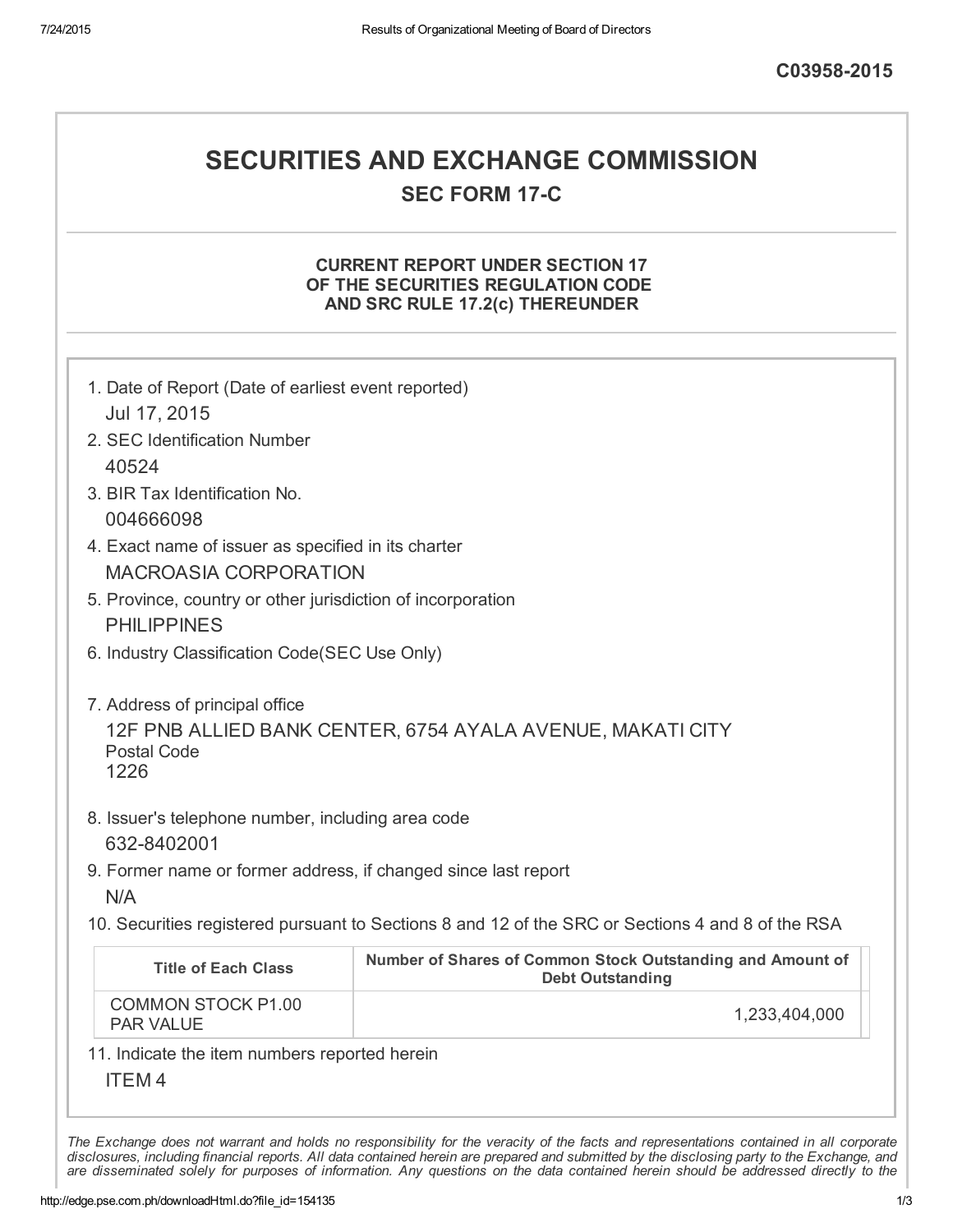*Corporate Information Officer of the disclosing party.*



# MacroAsia Corporation **MAC**

## PSE Disclosure Form 4-25 - Results of Organizational Meeting *References: SRC Rule 17 (SEC Form 17C) and Section 4.4 of the Revised Disclosure Rules*

Subject of the Disclosure

Election of Officers and Committee Members

Background/Description of the Disclosure

ection of Officers and Committee Members

#### List of elected officers for the ensuing year with their corresponding shareholdings in the Issuer

| Name of                              | <b>Position/Designation</b>                                                                                                         | Shareholdings in<br>the Listed Company |                       | Nature of<br>Indirect |
|--------------------------------------|-------------------------------------------------------------------------------------------------------------------------------------|----------------------------------------|-----------------------|-----------------------|
| <b>Person</b>                        |                                                                                                                                     | <b>Direct</b>                          | Indirect              | Ownership             |
| LUCIO C.<br><b>TAN</b>               | <b>CHAIRMAN</b>                                                                                                                     | 100,000                                | $\overline{0}$        | N/A                   |
| <b>JOSEPH T.</b><br><b>CHUA</b>      | <b>PRESIDENT</b>                                                                                                                    |                                        | 125,000 3,289,000 N/A |                       |
| JAIME J.<br><b>BAUTISTA</b>          | <b>TREASURER</b>                                                                                                                    | 125,000                                | $\Omega$              | N/A                   |
| MARIVIC T.<br><b>MOYA</b>            | VICE-PRESIDENT FOR LEGAL, HUMAN RESOURCES &<br>EXTERNAL RELATIONS, COMPLIANCE OFFICER,<br>O<br><b>CORPORATE INFORMATION OFFICER</b> |                                        | $\Omega$              | N/A                   |
| AMADOR T.<br><b>SENDIN</b>           | CHIEF FINANCIAL OFFICER, VICE-PRESIDENT FOR<br>ADMINISTRATION AND BUSINESS DEVELOPMENT                                              | O                                      | $\Omega$              | N/A                   |
| <b>FLORENTINO</b><br>M. HERRERA<br>Ш | <b>CORPORATE SECRETARY</b><br>230,000 5,368,952 N/A                                                                                 |                                        |                       |                       |

#### List of Committees and Membership

| <b>Name of Committees</b> | <b>Members</b>             | <b>Position/Designation in Committee</b> |
|---------------------------|----------------------------|------------------------------------------|
| NOMINATION COMMITTEE      | LUCIO C. TAN               | <b>CHAIRMAN</b>                          |
| NOMINATION COMMITTEE      | <b>WASHINGTON Z. SYCIP</b> | <b>MEMBER</b>                            |
| NOMINATION COMMITTEE      | JOHNIP G. CUA              | <b>MEMBER</b>                            |
| NOMINATION COMMITTEE      | <b>MARIVIC T. MOYA</b>     | NON-VOTING MEMBER                        |
| <b>AUDIT COMMITTEE</b>    | JOHNIP G. CUA              | CHAIRMAN (INDEPENDENT DIRECTOR)          |
| <b>AUDIT COMMITTEE</b>    | <b>CARMEN K. TAN</b>       | <b>MEMBER</b>                            |
| <b>AUDIT COMMITTEE</b>    | MICHAEL G. TAN             | <b>MEMBER</b>                            |
|                           |                            |                                          |

http://edge.pse.com.ph/downloadHtml.do?file\_id=154135 2/3